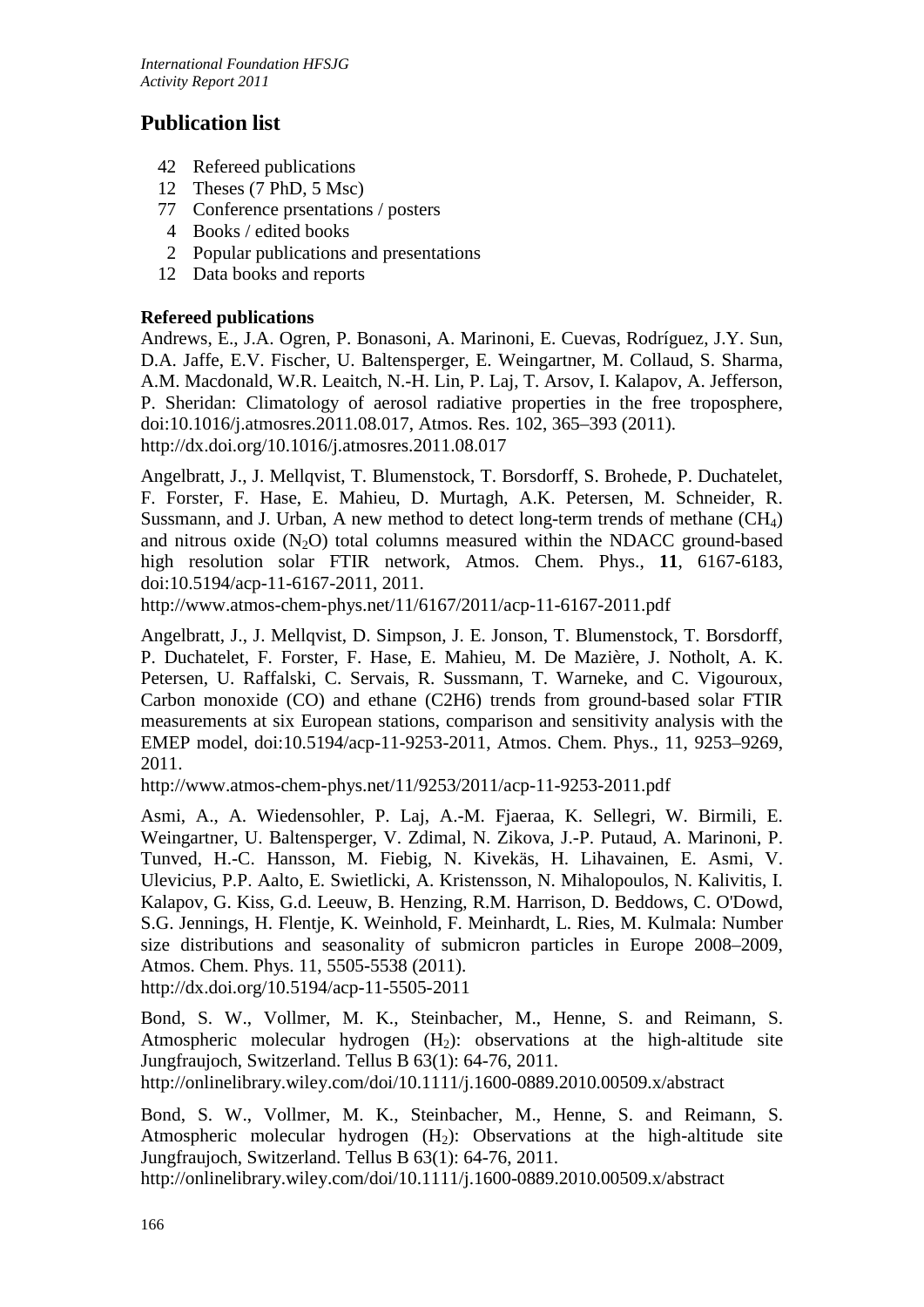Brunner, D., Henne, S., Keller, C.A., Reimann, S., Vollmer, M.K., O'Doherty, S., Maione, M.: An extended Kalman-filter for regional scale inverse emission estimation, Atmos. Chem. Phys. Discuss., 11, 29195–29249, 2011 (under review). <http://www.atmos-chem-phys-discuss.net/11/29195/2011/acpd-11-29195-2011.html>

Bukowiecki, N., P. Zieger, E. Weingartner, Z. Juranyi, M. Gysel, B. Neininger, B. Schneider, C. Hueglin, A. Ulrich, A. Wichser, S. Henne, D. Brunner, R. Kaegi, M. Schwikowski, L. Tobler, F. G. Wienhold, I. Engel, B. Buchmann, T. Peter, U. Baltensperger, Ground-based and airborne in-situ measurements of the Eyjafjallajökull volcanic aerosol plume in Switzerland in spring 2010, Atmospheric Chemistry and Physics, 11, 10011-10030, 2011.

http://www.atmos-chem-phys.net/11/issue19.html

Bütikofer, R., E.O. Flückiger, Radiation doses along selected flight profiles during two extreme solar cosmic ray events, Astrophys. Space Sci. Trans., Volume 7, Issue 2, pp.105-109, 2011.

http://www.astrophys-space-sci-trans.net/7/105/2011/astra-7-105-2011.pdf

Chou, C., Stetzer, O., Weingartner, E., Jurányi, Z, Kanji, Z., and Lohmann, U., Ice nuclei properties within a Saharan dust event at the Jungfraujoch in the Swiss Alps, Atmospheric Chemistry and Physics,DOI 10.5194/acp-11-4725-2011 , 11(10), 4725- 4738, 2011.

http://www.atmos-chem-phys.net/11/4725/2011/acp-11-4725-2011.html

Collaud Coen M., E. Weingartner, M. Furger, S. Nyeki, A.S.H. Prévôt, M. Steinbacher, U. Baltensperger, Aerosol climatology and planetary boundary influence at the Jungfraujoch analyzed by synoptic weather types, Atmospheric Chemistry and Physics, 11, 5931-5944, 2011.

http://www.atmos-chem-phys.net/11/5931/2011/acp-11-5931-2011.html

Conen, F., Henne, S., Morris, C., Alewell, C., Atmospheric ice nucleators active ≥-  $12^{\circ}$ C may be quantified on PM<sub>10</sub> filters, Atmospheric Measurement Techniques Discussions doi:10.5194/amtd-4-6845-2011, 4, 6845-6860, 2011.

http://www.atmos-meas-tech-discuss.net/4/6845/2011/amtd-4-6845-2011.html

Corazza M., P. Bergamaschi, A. T. Vermeulen, T. Aalto, L. Haszpra, F. Meinhardt, S. O'Doherty, R. Thompson, J. Moncrieff, E. Popa, M. Steinbacher, A. Jordan, E.J. Dlugokencky, C. Brühl, M. Krol, F. Dentener, Inverse modelling of European N2O emissions: assimilating observations from different networks, Atmospheric Chemistry and Physics, 11, 2381-2398, 2011.

http://www.atmos-chem-phys.org/11/2381/2011/acp-11-2381-2011.html

Cremonese E., Gruber S., Phillips M., Pogliotti P., Boeckli L., Noetzli J., Suter C., Bodin X., Crepaz A., Kellerer-Pirklbauer, Lang K., Letey S., Mair V., Morra Di Cella U., Ravanel L., Scapozza C., Seppi R., Zischg A. (2011). An inventory of permafrost evidence for the European Alps (short communication). The Cryosphere 5, 651-657. www.the-cryosphere.net/5/651/2011/

Cui J., S. Pandey Deolal, M. Sprenger, S. Henne, J. Staehelin, M. Steinbacher, P. Nedelec, Free Tropospheric Ozone Changes Over Europe as Observed at Jungfraujoch (1990-2008): An Analysis Based on Backward Trajectories, Journal of Geophysical Research, 116, D10304, doi: 10.1029/2010JD05154, 2011. http://www.agu.org/pubs/crossref/2011/2010JD015154.shtml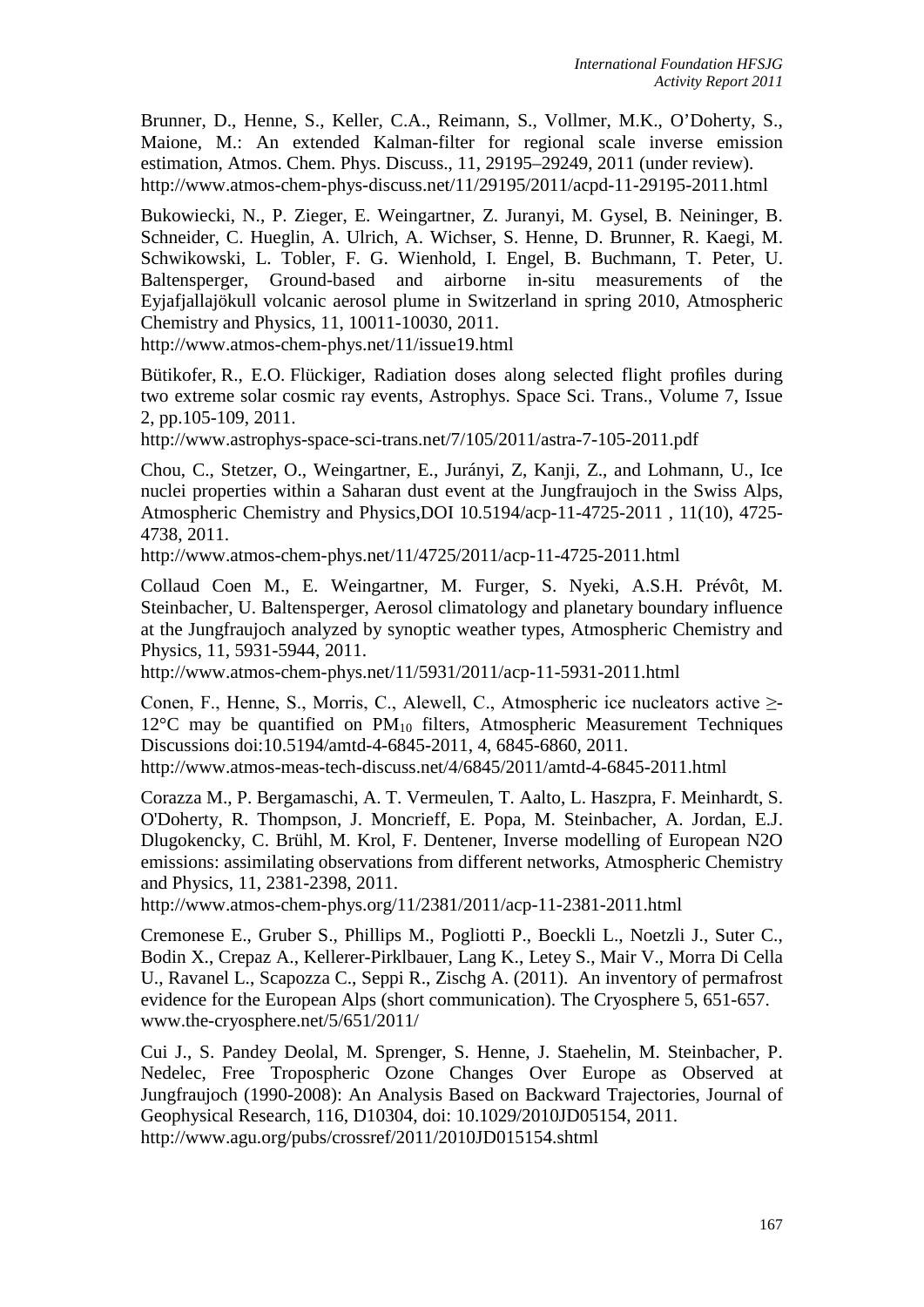Dils B., J. Cui, S. Henne, E. Mahieu, M. Steinbacher, M. De Mazière, 1997-2007 CO trend at the high Alpine site Jungfraujoch: a comparison between NDIR surface in situ and FTIR remote sensing observations. Atmospheric Chemistry and Physics, 11, 6735-6748, 2011.

<http://www.atmos-chem-phys.net/11/6735/2011/acp-11-6735-2011.html>

Duplissy, J., P. F. DeCarlo, J. Dommen, M. R. Alfarra, A. Metzger, I. Barmpadimos, A. S. H. Prevot, E. Weingartner, T. Tritscher, M. Gysel, A. C. Aiken, J. L. Jimenez, M. R. Canagaratna, D. R. Worsnop, D. R. Collins, J. Tomlinson, and U. Baltensperger, Relating hygroscopicity and composition of organic aerosol particulate matter, Atmos. Chem. Phys., 11, 1155-1165 (2011). http://dx.doi.org/10.5194/acp-11-1155-2011

Ebert, M., A. Worringen, N. Benker, S. Mertes, E. Weingartner, and S. Weinbruch, Chemical composition and mixing-state of ice residuals sampled within mixed phase clouds, Atmos. Chem. Phys., 11, 2805-2816 (2011). http://dx.doi.org/10.5194/acp-11-2805-2011

Gilardoni, S., Vignati, E., Wilson, J., Using measurements for evaluation of black carbon modeling, Atmos. Chem. Phys., 11/2, 439-455, 2011. http://www.atmos-chem-phys.net/11/439/2011/acp-11-439-2011.html

Giostra, U., Furlani, F., Arduini, J., Cava, D., Manning, A. J., O'Doherty, S. J., Reimann, S. and Maione, M. The determination of a "regional" atmospheric background mixing ratio for anthropogenic greenhouse gases: A comparison of two independent methods. Atmospheric Environment 45(39): 7396-7405, 2011. http://adsabs.harvard.edu/abs/2011AtmEn..45.7396G

Hasler, A., Gruber, S. & Haeberli, W., Temperature variability and thermal offset in steep alpine rock and ice faces, The Cryosphere, 5, 977–988, 2011. http://www.the-

cryosphere.net/title\_and\_author\_search.html?x=4&y=3&author=Hasler

Jurányi, Z., M. Gysel, E. Weingartner, N. Bukowiecki, L. Kammermann, U. Baltensperger: A 17-month climatology of the cloud condensation nuclei number concentration at the high alpine site Jungfraujoch, J. Geophys. Res. 116, doi:10.1029/2010JD015199, D10204, (2011). http://dx.doi.org/10.1029/2010JD015199

Keller, C.A., Hill, M., Vollmer, M.K., Henne, S., Brunner, D., Reimann, S., O'Doherty, S., Arduini, J., Maione, M., Ferenczi, Z., Haszpra, L., Manning, A.J., Peter, T.: European emissions of halogenated greenhouse gases inferred from atmospheric measurements, Environ. Sci. Technol., doi: http://dx.doi.org/10.1021/es202453j (2011). http://pubs.acs.org/doi/abs/10.1021/es202453j

Keller, C.A., Brunner, D., Henne, S., Vollmer, M.K., O'Doherty, S., Reimann, S.: Evidence for under-reported Western European emissions of the potent greenhouse gas HFC-23, Geophys. Res. Lett., 38, L15808, 2011. http://www.agu.org/pubs/crossref/2011/2011GL047976.shtml

Koerner, Christian, Coldest places on earth with angiosperm plant life, Alpine

Botany, 121/1, 11-22, 2011

http://www.springerlink.com/content/x34q73511g78673h/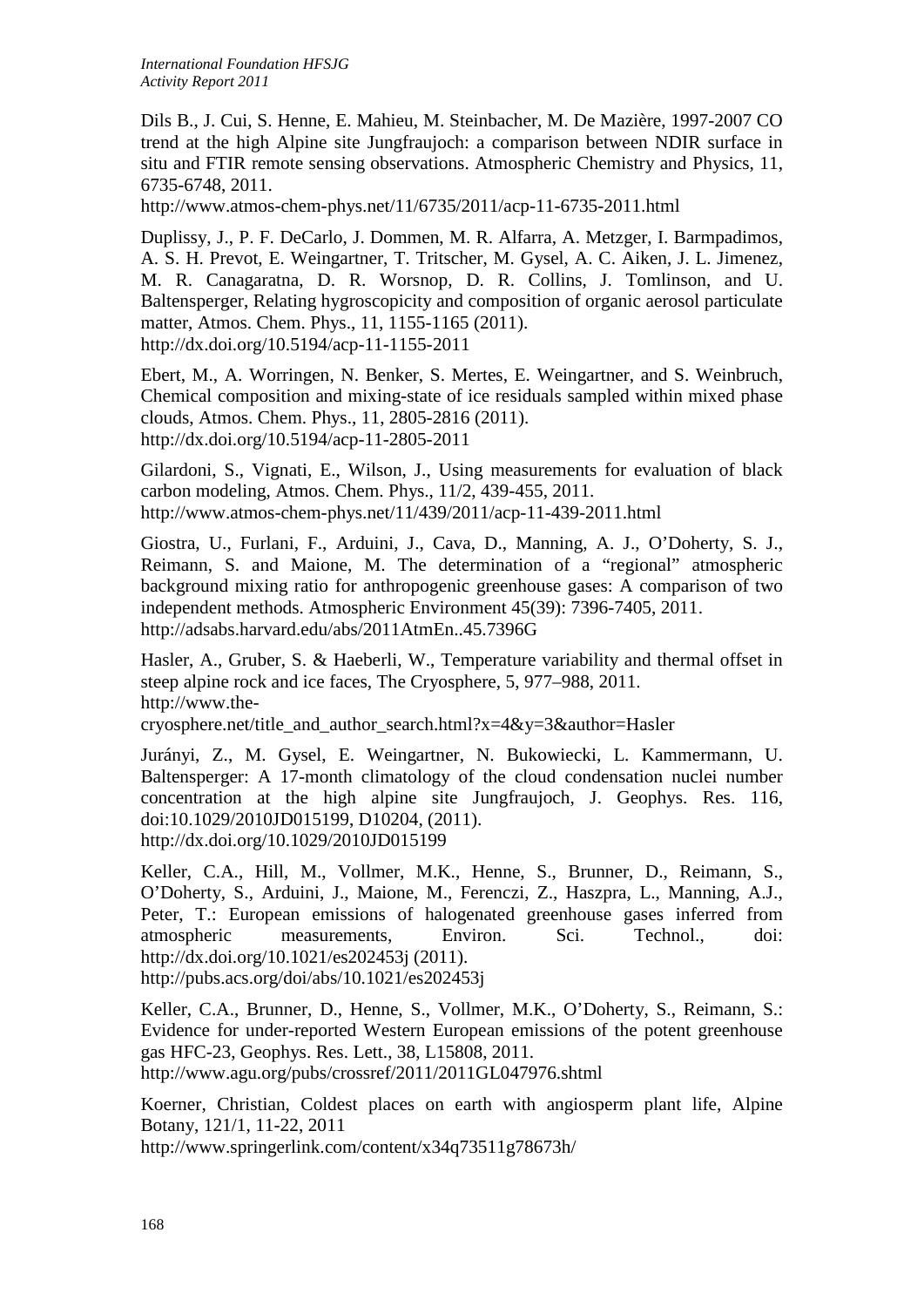Kohlhepp, R., Ruhnke, R., M.P. Chipperfield, M. De Mazière, J. Notholt, S. Barthlott, R.L. Batchelor, R.D. Blatherwick, Th.Blumenstock, M.T. Coffey, P. Duchatelet, H. Fast, W. Feng, A. Goldman, D.W.T. Griffith, K. Hamann, J.W. Hannigan, F. Hase, N.B. Jones, A. Kagawa, Y. Kasai, O. Kirner, R. Kohlhepp, W. Kouker, I. Kramer, R.Lindenmaier, E. Mahieu, R.L. Mittermeier, B. Monge-Sanz, I. Murata, H. Nakajima, I. Morino, M. Palm, C. Paton-Walsh, Th. Reddmann, M. Rettinger, C.P. Rinsland, E. Rozanov, M. Schneider, C. Senten, B.-M. Sinnhuber, D. Smale, K. Strong, R. Sussmann, J.R. Taylor, G. Vanhaelewyn, T. Warneke, C. Whaley, M. Wiehle, and S.W. Wood, Senten, C., B.-M. Sinnhuber, D. Smale, K. Strong, R. Sussmann, J.R. Taylor, G. Vanhaelewyn, T. Warneke, C. Whaley, M.Wiehle, and S.W. Wood, Observed and simulated time evolution of HCl, ClONO2, and HF total columns, Atmos. Chem. Phys. Discuss., 11, 32085-32160, 2011. <http://www.atmos-chem-phys-discuss.net/11/32085/2011/acpd-11-32085-2011.pdf.>

Korotkov, V. K, Berkova, M. D., Belov, A. V., Eroshenko, E. A., Kobelev, P. G., Yanke, V. G., Effect of snow in cosmic ray variations and methods for taking it into consideration, Geomagnetism and Aeronomy, 51/2, 247-253, 2011. http://www.springerlink.com/content/aj283v87606t5gv4/

Levin, I., S. Hammer, E. Eichelmann, F. Vogel, 2011. Verification of greenhouse gas emission reductions: The prospect of atmospheric monitoring in polluted areas. Philosophical Transactions A 369, 1906-1924. http://www.ncbi.nlm.nih.gov/pubmed/21502166

Mann, M., Beer, J., Steinhilber, F., Abreu, J. A., Christl, M., Kubik, P. W., Variations in the depositional fluxes of cosmogenic beryllium on short time scales, Atmospheric Environment, 45/17, 2836-2841, 2011.

http://www.sciencedirect.com/science/article/pii/S1352231011002408

Ossenkopf, V., Ormel, C. W., Simon, R., Sun, K., Stutzki, J., Spectroscopic C I mapping of the infrared dark cloud G48.65-0.29, Astronomy & Astrophysics, 525, 2011.

http://adsabs.harvard.edu/abs/2010arXiv1010.3606O

Pandey Deloal S., D. Brunner, M. Steinbacher, U. Weers, J. Staehelin, Long-term insitu measurements of NOx and NOy at Jungfraujoch 1998-2009: time series analysis and evaluation, Atmospheric Chemistry and Physics Discussions, 11, 21835-21875, 2011.

http://adsabs.harvard.edu/abs/2011ACPD...1121835P

Reddington, C., K. S. Carslaw, D. V. Spracklen, M. G. Frontoso, L. Collins, J. Merikanto, A. Minikin, T. Hamburger, H. Coe, M. Kulmala, P. Aalto, H. Flentje, C. Plass-Dülmer, W. Birmili, A. Wiedensohler, B. Wehner, T. Tuch, A. Sonntag, C. D. O'Dowd, S. G. Jennings, R. Dupuy, U. Baltensperger, E. Weingartner, H.-C. Hansson, P. Tunved, P. Laj, K. Sellegri, J. Boulon, J.-P. Putaud, C. Gruening, E. Swietlicki, P. Roldin, J. S. Henzing, M. Moerman, N. Mihalopoulos, G. Kouvarakis, V. Ždímal, N. Zíková, A. Marinoni, P. Bonasoni, and R. Duchi, Primary versus secondary contributions to particle number concentrations in the European boundary layer, Atmos. Chem. Phys., **11**, 12007-12036 (2011). http://dx.doi.org/10.5194/acp-11-12007-2011

Riesen, P., Strozzi, T., Bauder, A., Wiesmann, A. and Funk, M. Short-term surface ice motion variations measured with a ground-based portable real aperture radar interferometer. Journal of Glaciology, 57(201), 53-60, 2011.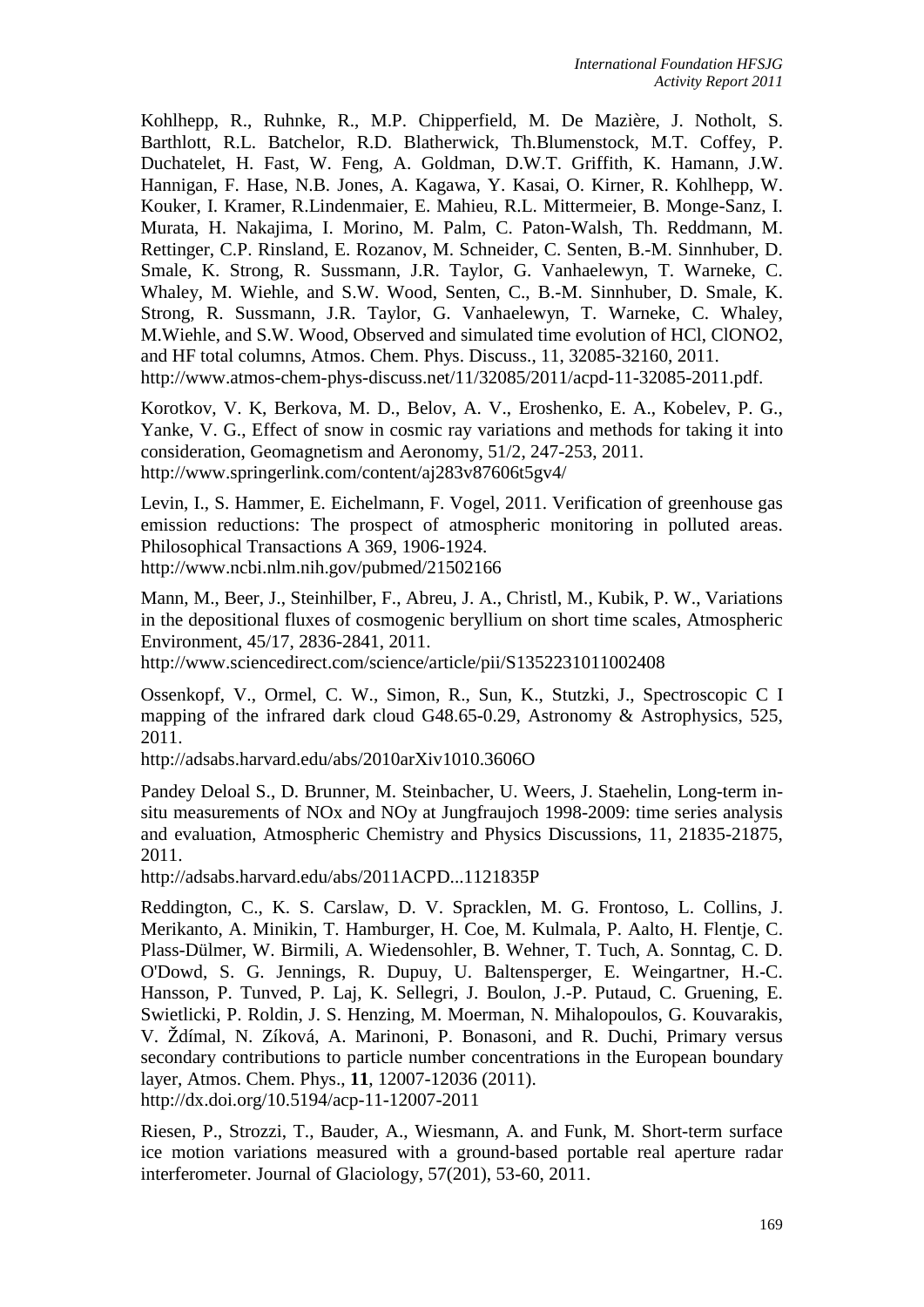[http://www.ingentaconnect.com/content/igsoc/jog/2011/00000057/00000201/art0000](http://www.ingentaconnect.com/content/igsoc/jog/2011/00000057/00000201/art00005) [5](http://www.ingentaconnect.com/content/igsoc/jog/2011/00000057/00000201/art00005)

Tuzson, B., Henne, S., Brunner, D., Steinbacher, M., Mohn, J., Buchmann, B. and Emmenegger, L., Continuous isotopic composition measurements of tropospheric  $CO<sub>2</sub>$  at Jungfraujoch (3580 m a.s.l.), Switzerland: real-time observation of regional pollution events. Atmos. Chem. Phys., 11: 1685–1696, doi:10.5194/acp-11-1685- 2011,

www.atmos-chem-phys.net/11/1685/2011/, 2011.

Uglietti, C., M. Leuenberger, and D. Brunner (2011): European source and sink areas of CO(2) retrieved from Lagrangian transport model interpretation of combined O(2) and CO(2) measurements at the high alpine research station Jungfraujoch. Atmos. Chem. Phys. Discuss., 11, 1–45.

http://www.atmos-chem-phys-discuss.net/11/813/2011/acpd-11-813-2011 discussion.html

Vollmer, M. K., Miller, B. R., Rigby, M., Reimann, S., Mühle, J., Krummel, P. B., O'Doherty, S., Kim, J., Rhee, T. S., Weiss, R. F., Fraser, P. J., Simmonds, P. G., Salameh, P. K., Harth, C. M., Wang, R. H. J., Steele, L. P., Young, D., Lunder, C. R., Hermansen, O., Ivy, D., Arnold, T., Schmidbauer, N., Kim, K.-R., Greally, B. R., Hill, M., Leist, M., Wenger, A., Prinn, R. G. Atmospheric histories and global emissions of the anthropogenic hydrofluorocarbons HFC-365mfc, HFC-245fa, HFC-227ea, and HFC-236fa, J. Geophys. Res., 116, D08304, 2011. http://www.agu.org/pubs/crossref/2011/2010JD015309.shtml

Wacker, S., Gröbner, J., Hocke, K., Kämpfer, N., Vuilleumier, L., Bütikofer, R. Kovaltsov, G.A., Trend analysis of surface cloud-free downwelling long-wave radiation from four Swiss sites, Journal of Geophysical Research, DOI:10.1029/2010JD015343, 116, 2011.

http://www.agu.org/pubs/crossref/2011/2010JD015343.shtml

Xu, Jin-Long, Wang, Jun-Jie, Miller, M., Submillimeter/millimeter observations of the molecular clouds associated with Tycho's supernova remnant, Research in Astronomy and Astrophysics, 5, 573-44, 2011. http://arxiv.org/abs/1012.2918

Yilmaz, A., Denizli, H., Iori, M., Preliminary test results of a prototype at Sphinx Observatory center, Balkan Physics Letters, 19, 438-444, 2011.

Yver, C. E., Pison, I. C., Fortems-Cheiney, A., Schmidt, M., Chevallier, F., Ramonet, M., Jordan, A., Søvde, O. A., Engel, A., Fisher, R. E., Lowry, D., Nisbet, E. G., Levin, I., Hammer, S., Necki, J., Bartyzel, J., Reimann, S., Vollmer, M. K., Steinbacher, M., Aalto, T., Maione, M., Arduini, J., O'Doherty, S., Grant, A., Sturges, W. T., Forster, G. L., Lunder, C. R., Privalov, V., Paramonova, N., Werner, A., Bousquet, P.: A new estimation of the recent tropospheric molecular hydrogen budget using atmospheric observations and variational inversion, Atmos. Chem. Phys., 11, 3375-3392, 2011.

http://www.atmos-chem-phys.net/11/3375/2011/acp-11-3375-2011.html

Zhang F., L. X. Zhou, P. C. Novelli, D. E. J. Worthy, C. Zellweger, J. Klausen, M. Ernst, M. Steinbacher, Y. X. Cai, L. Xu, S. X. Fang, B. Yao, Evaluation of the in situ measurements of atmospheric carbon monoxide at Mount Waliguan, China, Atmospheric Chemistry and Physics, 11, 5195-5206, 2011.

<http://www.atmos-chem-phys-discuss.net/11/1939/2011/acpd-11-1939-2011.html>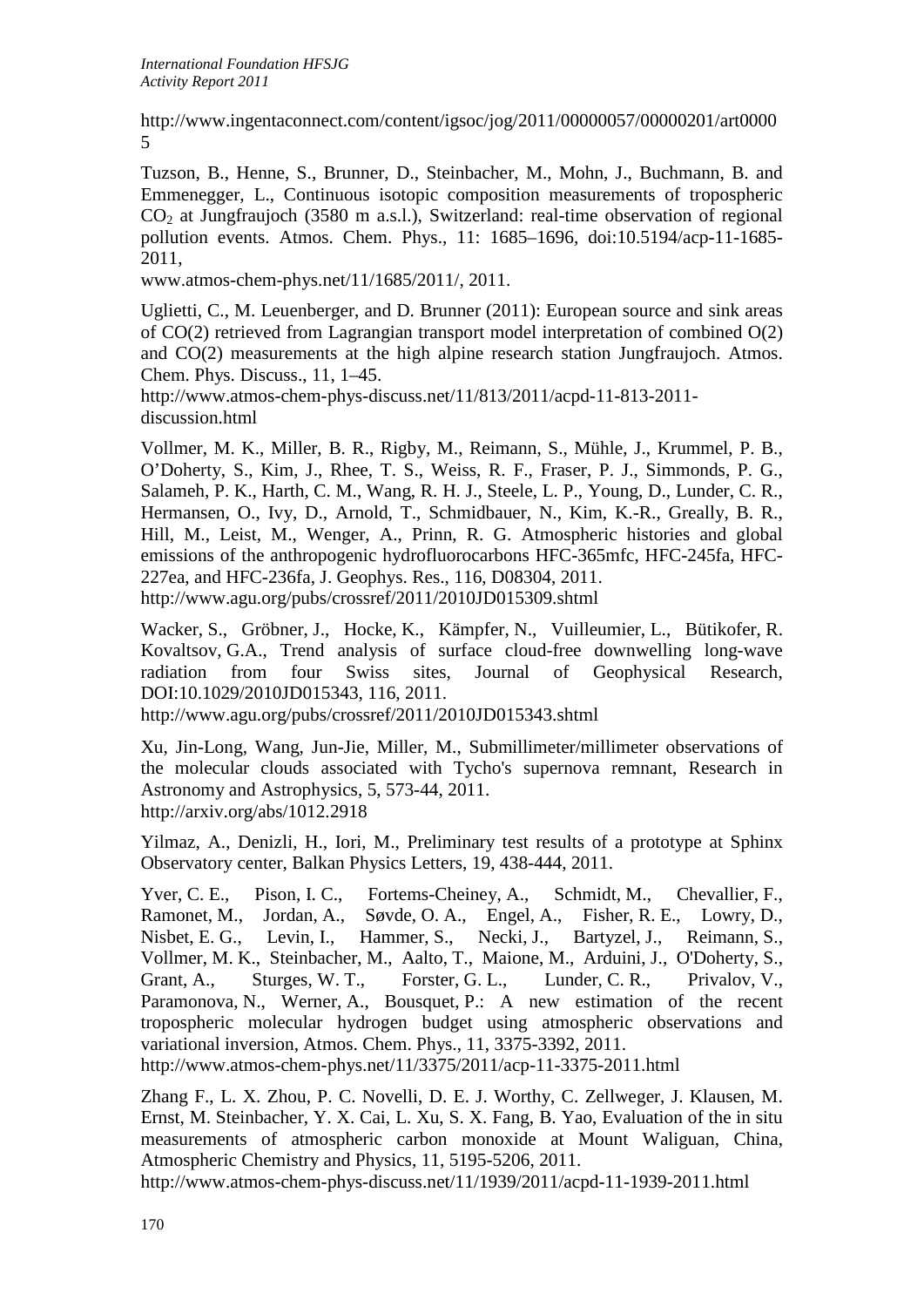Zieger, P., E. Weingartner, J. Henzing, M. Moerman, G. de Leeuw, J. Mikkila, K. Clémer, M. Van Roozendael, S. Yilmaz, U. Frieß, H. Irie, T. Wagner, R. Shaiganfar, S. Beirle, A. Apituley, K. Wilson, and U. Baltensperger, Comparison of ambient aerosol extinction coefficients obtained from in-situ, MAX-DOAS and LIDAR measurements, Atmos. Chem. Phys., 11, 2603-2624, 2011.

http://www.atmos-chem-phys.net/11/2603/2011/acp-11-2603-2011.pdf

#### **Theses**

Bader, W., Extension of the long-term total column time series of atmospheric methane above the Jungfraujoch station: analysis of grating infrared spectra between 1977 and 1989, master thesis, Université de Liège, 17 Allée du 6 Août, 4000-Liège, Belgium, pp. 1-95, 2011.

<http://hdl.handle.net/2268/99452>

Chou, C., Investigation of Ice Nucleation Properties onto Soot, Bioaerosol and Mineral Dust during Different Measurement Campaigns, PhD Thesis, ETH Zürich, 2011. doi 10.3929/ethz-a-006541204

Duchatelet, P., Fluorine in the atmosphere: Inorganic fluorine budget and long-term trends based on FTIR measurements at Jungfraujoch, PhD thesis, Université de Liège, 17 Allée du 6 Août, 4000-Liège, Belgique, 182 pages, mai 2011. <http://hdl.handle.net/2268/91413>

Hammer, E., Calculation and interpretation of cloud peak supersaturations at the Jungfraujoch, Master Thesis, Faculty of Science, University of Bern, 2011.

Hasler, A., Thermal conditions and kinematics of steep bedrock permafrost. PhD Thesis, University of Zürich, July 2011.

Hunziker, J., Acoustic emission sensing in wireless sensor networks. MSc Thesis, ETH Zurich, May 2011.

Keller, C.A. Assessment of European non-CO2 greenhouse gas emissions from continuous measurements and transport models, PhD thesis, ETH Zurich, Diss. ETH No. 20094, 2011.

Ketterer, C., Investigation of the planetary boundary layer at the Kleine Scheidegg and at the Jungfraujoch using remote sensing and in-situ measurements, Master Thesis, Faculty of Science, University of Bern, 2011.

Riesen, P. Variations of the surface ice motion of Gornergletscher during drainages of the ice-dammed lake Gornersee. Technical Report 216, Mitteilungen der Versuchsanstalt für Wasserbau, Hydrologie und Glaziologie der ETH Zürich. ETH PhD no. 19642, 2011.

Talzi, I., Dynamic code morphing in networked embedded systems. PhD Thesis, University of Basel, July 2011.

Weber, S., Acoustic sensing in mountain permafrost: designing and testing a measurement assembly, MSc Thesis, University of Zürich, 2011.

Zieger, P., Effects of relative humidity on aerosol light scattering, Doctoral thesis, Diss. ETH No. 19659, April 2011.

http://dx.doi.org/10.3929/ethz-a-006668068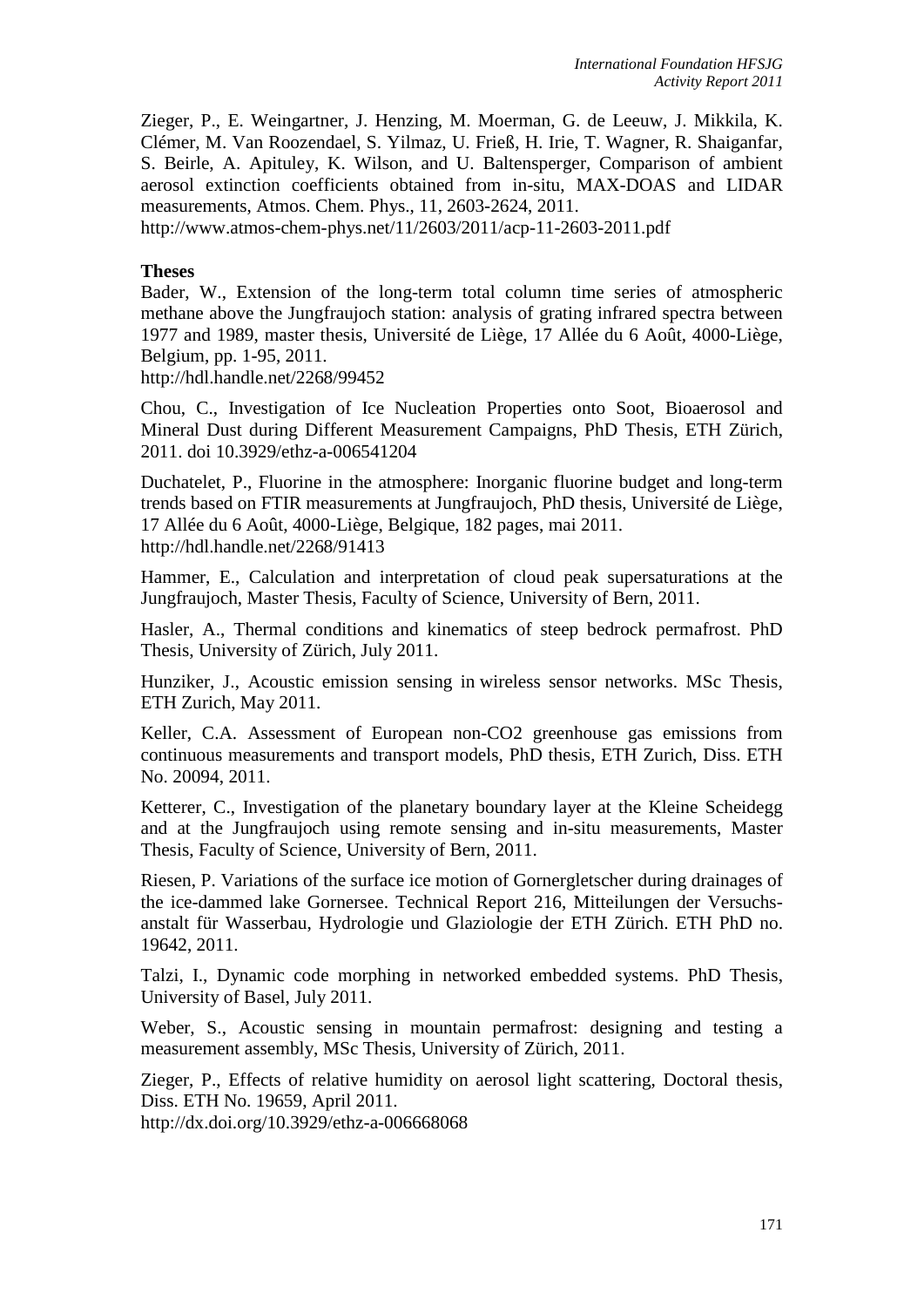### **Conference presentations / Posters**

Bader, W., B. Lejeune, P. Demoulin, P. Duchatelet, G. Roland, K. Sudo, H. Yashiro, and E. Mahieu, Extension of the long-term total column time series of atmospheric methane above the Jungfraujoch station: analysis of grating infrared spectra between 1976 and 1989, poster presentation at the "EGU 2011 General Assembly", 3-8 April 2011, Vienna, Austria, 2011.

<http://girpas.astro.ulg.ac.be/girpas/C2011/EGU2011-3391-1.pdf>

Baltensperger, U., Why do we measure aerosols at the Jungfraujoch?, GAW-CH Conference, ETH Zürich, January 18-19, 2011.

http://www.meteosuisse.admin.ch/web/en/climate/climate\_international/gawch/gaw\_ch\_conference.html

Baltensperger, U., Z. Jurányi, E. Hammer, M. Gysel, N. Bukowiecki, E. Weingartner, Cloud condensation nuclei concentrations and actual supersaturations in real clouds, Goldschmidt Conference, Prague, Hungary, August 14 -19, 2011. http://www.goldschmidt2011.org/

Bergamaschi, P., M. Corazza, A. Segers, A. Vermeulen, A. Manning, M. Athanassiadou, R. Thompson, I. Pison, P. Bousquet, U. Karstens, M. Schmidt, M. Ramonet, F. Meinhardt, T. Alto, L. Haszpra, J. Moncrieff, E. Popa, E.G. Nisbet, R.E. Fisher, M. Steinbacher, A. Jordan, S. O'Doherty, F. Artuso, E. Dlugokencky, Topdown estimates of European CH4 and N2O emissions based on 5 different inverse models, Non-CO2 greenhouse gases (NCGG-6), Amsterdam, 2-4 November 2011.

Bergamaschi, P., M. Corazza, A. Segers, A. Vermeulen, A. Manning, M. Athanassiadou, R. Thompson, I. Pison, P. Bousquet, U. Karstens, M. Schmidt, M. Ramonet, F. Meinhardt, T. Alto, L. Haszpra, J. Moncrieff, E. Popa, E.G. Nisbet, R.E. Fisher, M. Steinbacher, A. Jordan, S. O'Doherty, F. Artuso, E. Dlugokencky, Topdown estimates of European CH4 and N2O emissions based on 5 different inverse models, EGU General Assembly, Vienna, 3-8 April 2011.

Bergamaschi, P., M. Corazza, A. Segers, A. Vermeulen, A. Manning, M. Athanassiadou, R. Thompson, I. Pison, P. Bousquet, U. Karstens, M. Schmidt, M. Ramonet, F. Meinhardt, T. Alto, L. Haszpra, J. Moncrieff, E. Popa, E.G. Nisbet, R.E. Fisher, M. Steinbacher, A. Jordan, S. O'Doherty, F. Artuso, E. Dlugokencky, Topdown estimates of European CH4 and N2O emissions based on 5 different inverse models, NEU Nitrogen & Global Change 2011 conference, Edinburgh, 11-15 April 2011.

Beutel, J., S. Gruber: PermaSense. Workshop on methods for monitoring in permafrost environment. PermaNet Final Conference, Chamonix, France, June 2011.

Brockmann E., D. Ineichen, M. Kistler, U. Marti, S. Schaer, A. Schlatter, B. Vogel, A. Wiget, U. Wild (2011): Geodetic activities at swisstopo presented to the EUREF2011 Symposium. Subcommission for the European Reference Frame (EUREF), Chisinau, May 25-28, 2011.

Brockmann E., A. Schlatter (2011): 20 years of maintaining the Swiss terrestrial reference frame CHTRF. Subcommission for the European Reference Frame (EUREF), Chisinau, May 25-28, 2011.

Bukowiecki, N., E. Andrews: Climatology of Aerosol Radiative Properties in the Free Troposphere, International Symposium Climate Change in High Mountain Regions,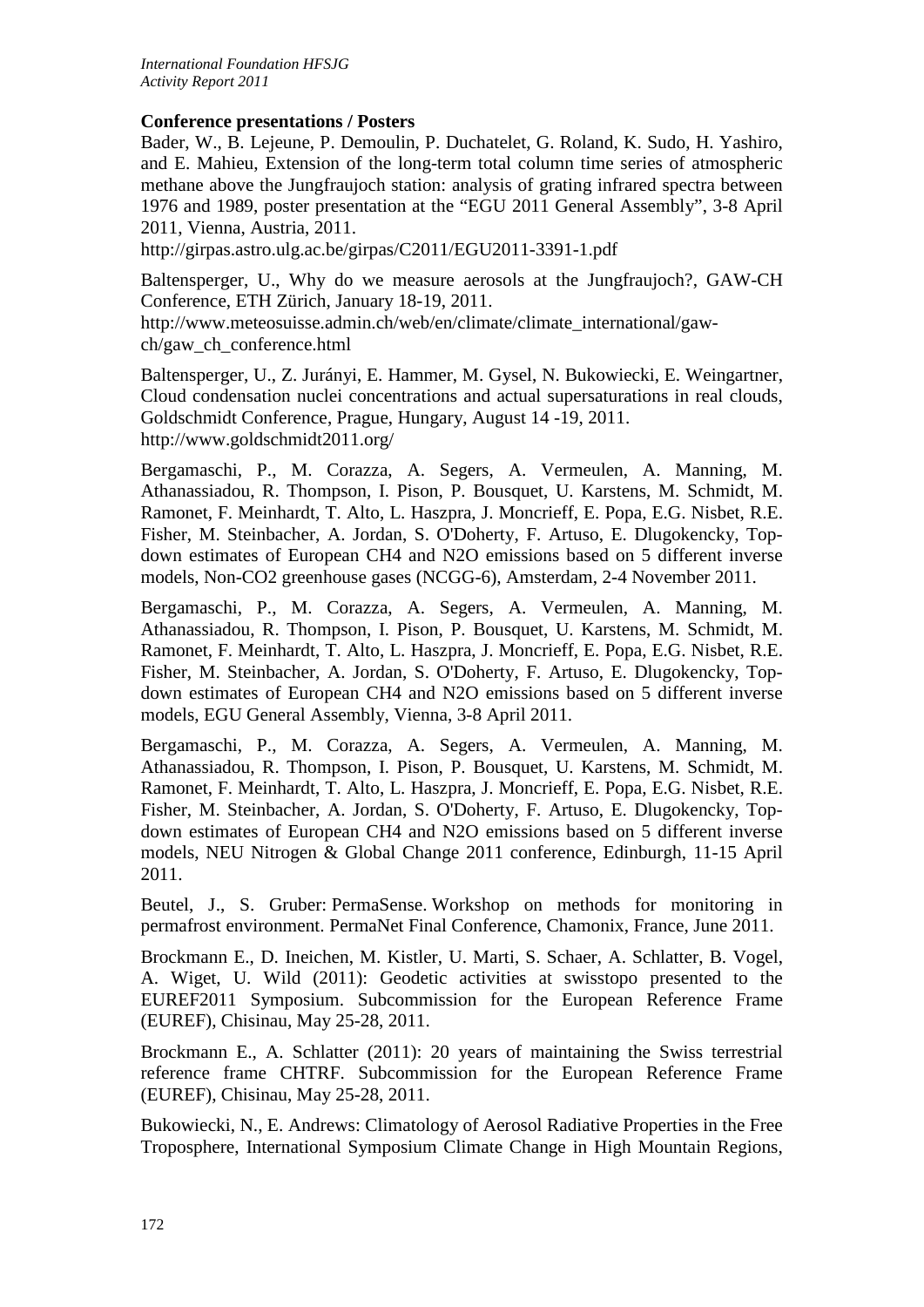Zentralanstalt für Meteorologie und Geodynamik, Salzburg, August 28 - September 1 (2011).

http://www.zamg.ac.at/veranstaltungen/125jahresonnblick/

Bukowiecki, N., M. Gysel, Z. Jurányi, G. Wehrle, P. Zieger, M. Laborde, E. Hammer, E. Weingartner, U. Baltensperger: Long-term aerosol measurements at the high altitude research station Jungfraujoch (Switzerland), International Symposium Climate Change in High Mountain Regions, Zentralanstalt für Meteorologie und Geodynamik, Salzburg, August 28 – September 1 (2011). http://www.zamg.ac.at/veranstaltungen/125jahresonnblick/

Bukowiecki, N., P. Zieger, E. Weingartner, Z. Jurányi, M. Gysel, B. Neininger, B. Schneider, C. Hueglin, A. Ulrich, A. Wichser, S. Henne, D. Brunner, R. Kaegi, M. Schwikowski, L. Tobler, F.G. Wienhold, I. Engel, B. Buchmann, T. Peter, U. Baltensperger: Ground-based and airborne in-situ measurements of the Eyjafjallajökull volcanic aerosol plume in Switzerland in April and May 2010, EGU General Assembly 2011, Vienna, Geophysical Research Abstracts 13, EGU2011-

2420, (2011).

http://meetingorganizer.copernicus.org/EGU2011/EGU2011-2420.pdf

Bukowiecki, N., P. Zieger, E. Hammer, Z. Jurányi, M. Gysel, M. Laborde, E. Weingartner, U. Baltensperger, M. Collaud Coen, C. Ketterer, O. Maier, D. Ruffieux, J. Spiegel, W. Eugster, C. Chou, J. Henneberger, U. Lohmann, E. Kienast, F.G. Wienhold, T. Peter, J. von Bismarck, M. Starace, T. Ruhtz, K. Clemer, M. van Roozendael: In-situ investigation of cloud microphysics and aerosol optical properties during the CLACE 2010 campaign at Jungfraujoch, Switzerland (3580 m asl): An Overview, EAC 2011, Manchester, U.K., September 4-9, 2011. http://www.eac2011.com/

Bukowiecki, N., P. Zieger, E. Hammer, Z. Jurányi, M. Gysel, E. Weingartner, J. Spiegel, W. Eugster, U. Baltensperger: On the activation and ambient peak supersaturation of CCNs at Jungfraujoch, Switzerland (3580 m asl): Results from the CLACE 2010 campaign, European Aerosol Conference 2011, Manchester, UK, September 4-9 (2011).

http://www.eac2011.com/

Collaud Coen, M., E. Weingartner, C. Ketterer, O. Maier, S. Frey, P. Zieger, N. Bukowiecki, U. Baltensperger: Planetary boundary layer influence at the Jungfraujoch: In-situ and remote sensing measurements, EAC, Manchester, UK, September 4-9 (2011).

http://www.eac2011.com/

Corazza, M., P. Bergamaschi, A.T. Vermeulen, T. Aalto, L: Haszpra, F. Meinhardt, S. O'Doherty, R. Thompson, J. Moncrieff, E. Popa, M. Steinbacher, A. Jordan, E. Dlugokencky, C. Brühl, M. Krol, F. Dentener, Inverse modelling of European N2O emissions: Assimilating observations from different networks, NEU Nitrogen & Global Change 2011 conference, Edinburgh, 11-15 April 2011.

Demoulin, P., G. Roland, W. Bader, B. Lejeune, P. Duchatelet, E. Mahieu, C. Servais, and R. Zander, Analysis of historical grating spectra: Jungfraujoch atmospheric database extended back to 1977, oral presentation at the 2011 NDACC Symposium, 7-10 November 2011, Saint Paul, La Réunion, France, 2011. http://girpas.astro.ulg.ac.be/girpas/C2011/Abstracts\_7-2\_Demoulin.pdf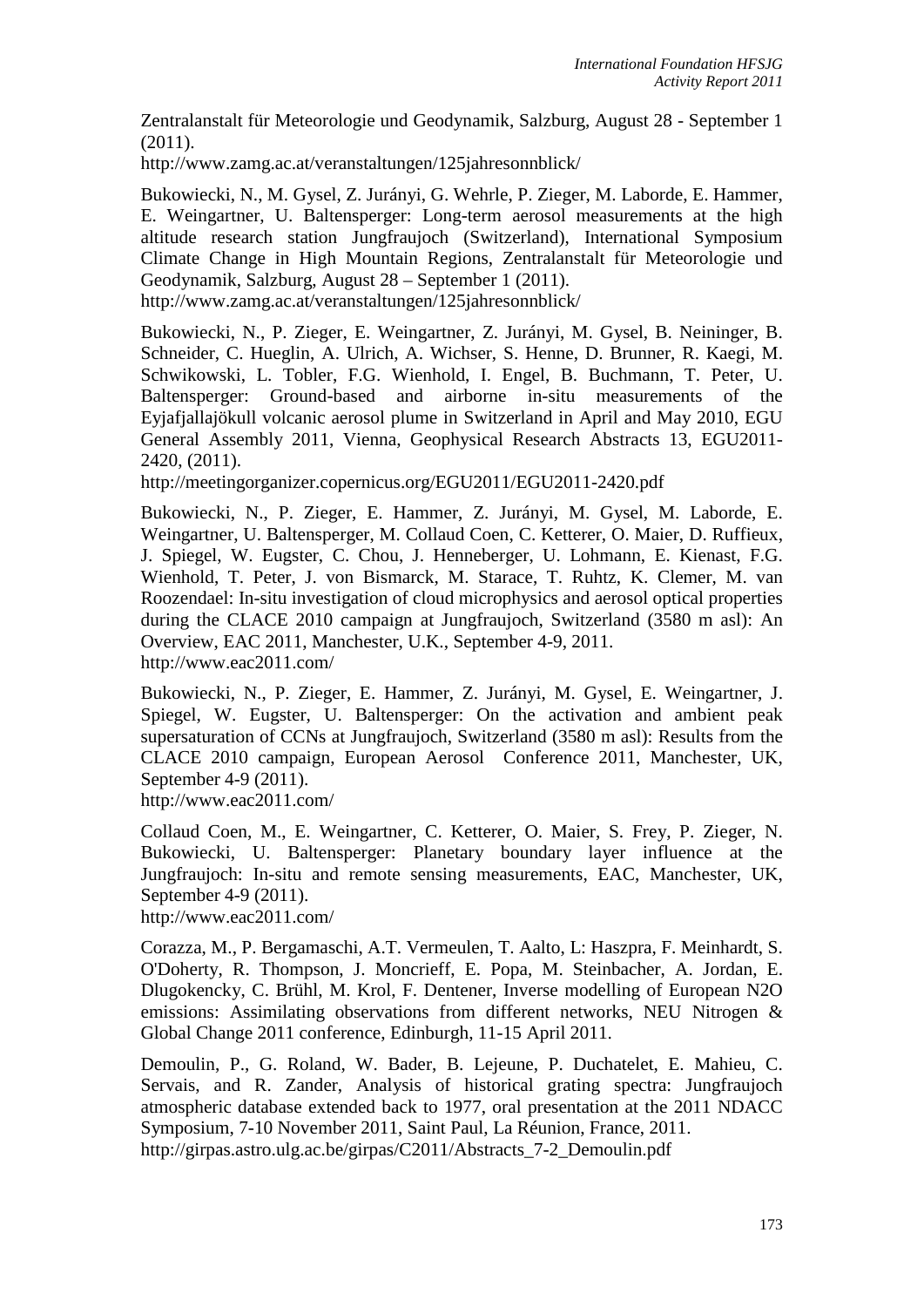Dils, B., J. Cui, S. Henne, E. Mahieu, M. Steinbacher, M. De Mazière, NDIR surface in situ and FTIR remote sensing measurements at the Jungfraujoch see different CO trends, EGU General Assembly, Vienna, 3-8 April 2011.

Duchatelet, P., W. Feng, M.P. Chipperfield, R. Ruhnke, P.F. Bernath, C.D. Boone, K.A. Walker, P. Demoulin, and E. Mahieu, The evolution of the inorganic fluorine budget since the mid-1980s based on FTIR measurements at northern mid-latitudes, poster presentation at the "EGU 2011 General Assembly", 3-8 April 2011, Vienna, Austria, 2011.

http://girpas.astro.ulg.ac.be/girpas/C2011/EGU2011-7002.pdf

Duchatelet, P., R. Zander, E. Mahieu, J. Mühle, P. Demoulin, B. Lejeune, G. Roland, C. Servais, and O. Flock, First retrievals of carbon tetrafluoride  $(CF_4)$  from groundbased FTIR measurements: production and analysis of the two-decadal time series above the Jungfraujoch, poster presentation at the "EGU 2011 General Assembly", 3- 8 April 2011, Vienna, Austria, 2011.

http://girpas.astro.ulg.ac.be/girpas/C2011/EGU2011-6413.pdf

Emmenegger, L., Tuzson, B., Mohn, J., Brunner, D., Henne, S., Kammer, A., Zeeman, M.J., Measurements of stable  $CO<sub>2</sub>$  isotopic species using mid IR laser spectroscopy – development and environmental applications, ANAKON 2011, Zürich, Switzerland, 2011.

Emmenegger, L., Tuzson, B., Mohn, J., Recent developments in real-time measurements of  $CO<sub>2</sub>$  and N<sub>2</sub>O stable isotopes based on QC laser spectroscopy, Annual Meeting of the German Association for Stable Isotope Research - GASIR 2011, Villigen, Switzerland.

Emmenegger, L., Wunderlin, P., Köster, J.R., Manninen, A., Mohn, J.,  $CO_2$  and  $N_2O$ isotopic ratio measurements by QCL spectroscopy – recent developments and environmental applications, 8th International Conference on Tunable Diode Laser Spectroscopy TDLS, Zermatt, Switzerland, 2011.

Froidevaux, L., J. Anderson, J. Hannigan, M. Coffey, R. Batchelor, D. Kinnison, D. Smale, S. Wood, E. Mahieu, P. Demoulin, P. Bernath, K.A. Walker, M. Chipperfield, N. Richards, R.A. Fuller, N.J. Livesey, G.L. Manney, W.G. Read, M.L. Santee, and J.M. Russell, Comparisons of long-term stratospheric nitric acid and hydrogen fluoride variations using satellite and ground-based measurements, oral presentation at the 2011 NDACC Symposium, 7-10 November 2011, Saint Paul, La Réunion, France, 2011.

http://girpas.astro.ulg.ac.be/girpas/C2011/Abstracts\_6-6\_Froidevaux.pdf

Girard, L., S. Gruber and D. Amitrano. Damage dynamics inferred from acoustic emissions in a partially frozen rock-wall, AGU Fall meeting, San Francisco, USA, December 2011.

Girard, L., S. Gruber, S. Weber and D. Amitrano. Understanding the role of freezing in rock damage under natural conditions, SGmG yearly meeting, St. Nicklaus, Switzerland, July 2011.

Girard, L., S. Gruber, S. Weber and D. Amitrano. Understanding the role of freezing in rock damage under natural conditions, NCCR MICS workshop, Zurich, Switzerland, September 2011.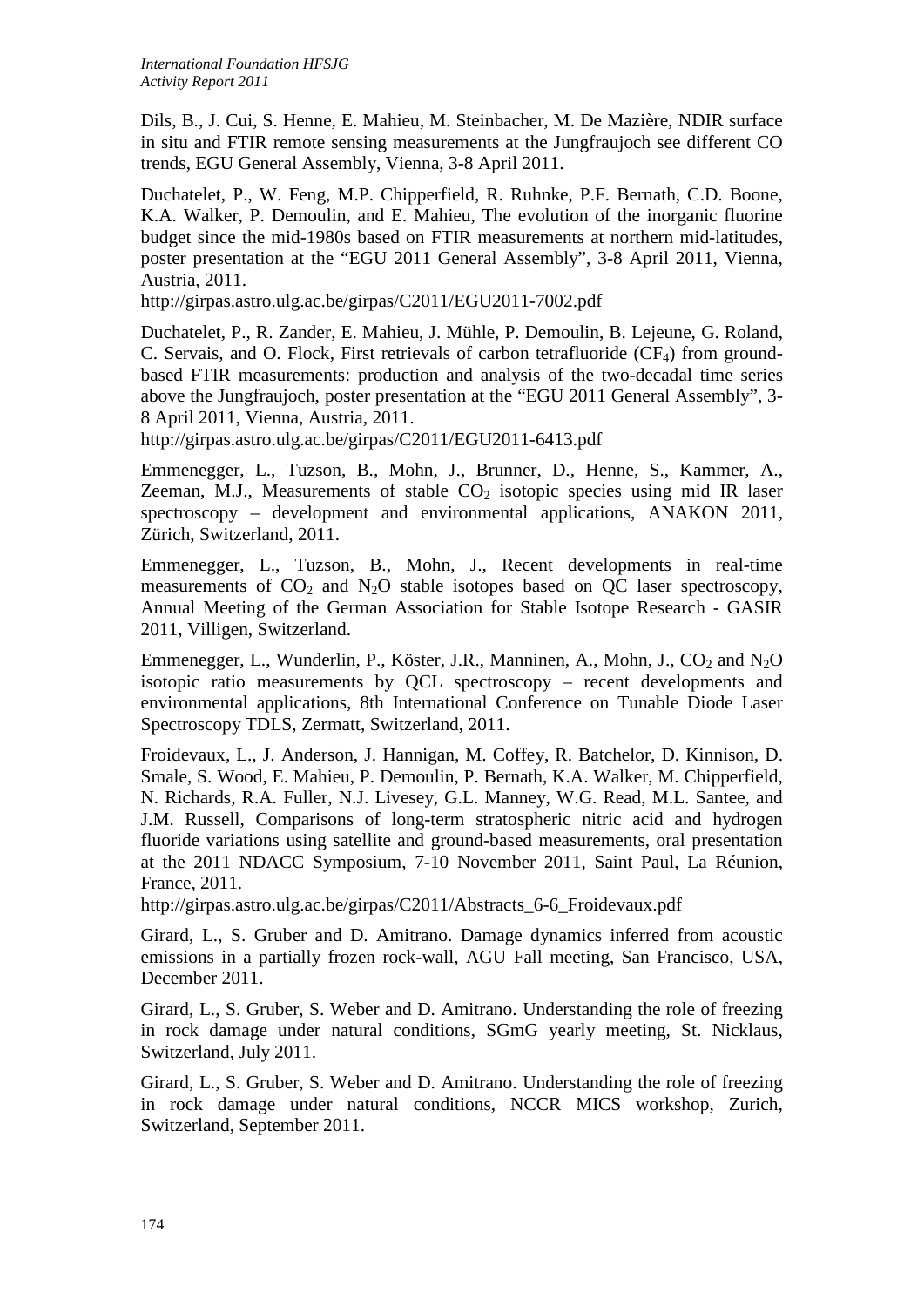Girard, L., S. Gruber, S. Weber, J. Beutel and D. Amitrano, Freezing-induced rock damage inferred from acoustic emissions, Swiss Geoscience Meeting, Zurich, Switzerland, November 2011.

Gruber, S., Landsides in cold regions: making a science that can be put into practice, Keynote at the World Landslide Forum, Rome, October 2011.

Gysel, M., M. Laborde, N. Bukowiecki, Z. Jurányi, E. Hammer, P. Zieger, U. Baltensperger, E. Weingartner: In situ measurement of cloud droplet activation behaviour of black carbon particles, European Aerosol Conference, Manchester, United Kingdom, September 5, 2011.

http://www.eac2011.com/

Gysel, M., M. Laborde, N. Bukowiecki, Z. Jurányi, E. Hammer, P. Zieger, U. Baltensperger, E. Weingartner: Influence of mixing state of atmospheric black carbon particles on their cloud droplet activation behaviour in real clouds, 10th International Conference on Carbonaceous Particles in the Atmosphere, Vienna, Austria, June 27, 2011.

http://iccpa.serverkit.de/index\_10thICCPA.html

Hammer, E., Z. Jurányi, N. Bukowiecki, E. Weingartner, M. Gysel, J. Spiegel1, W. Eugster1, U. Baltensperger: Calculation and interpretation of cloud peak supersaturations at the High Alpine site Jungfraujoch, 15th ETH-Conference on Combustion Generated Nanoparticles, June 26-29, 2011.

http://www.lav.ethz.ch/nanoparticle\_conf/index

Hendrick, F., P. Demoulin, K. Kreher, M. De Mazière, C. Fayt, C. Hermans, B. Lejeune, C. Servais, and M. Van Roozendael, Trend analysis of stratospheric  $NO<sub>2</sub>$ above Jungfraujoch (46.5°N, 8.0°E) using long-term ground-based UV-visible and FTIR observations, oral presentation at the "EGU 2011 General Assembly", 3-8 April 2011, Vienna, Austria, 2011.

http://girpas.astro.ulg.ac.be/girpas/C2011/EGU2011-7540.pdf

Hendrick, F., P. Demoulin, K. Kreher, M. De Mazière, E. Mahieu, and M. Van Roozendael, Trend analysis of stratospheric NO2 above Jungfraujoch (46.5°N, 8.0°E) using long-term ground-based UV-visible, FTIR, and satellite nadir observations, oral presentation at the 2011 NDACC Symposium, 7-10 November 2011, Saint Paul, La Réunion, France, 2011.

http://girpas.astro.ulg.ac.be/girpas/C2011/Abstracts\_6-8\_Hendrick.pdf

Ihde J., Z. Altamimi, E. Brockmann, C. Bruyninx, A. Caporali, J. Dousa, R. Fernandes, H. Habrich, H. Hornik, A. Kenyeres, M. Lidberg, J. Mäkinen, M. Poutanen, M. Sacher, W. Söhne, G. Stangl, J. Torres, C. Völksen (2011): EUREF's Contribution to a National, European and Global Geodetic Infrastructure. Proceedings of the IUGG symposium in Melbourne, June 27 – July 08, 2011.

Karstens, U., C. Rödenbeck, C. Gerbig, M. Heimann, T. Koch, P. Bergamaschi,K. Trusilova, A. Vermeulen, M. Schmidt, M. Ramonet, F. Meinhardt, T. Aalto, L. Haszpra, J. Moncrieff, E.G. Nisbet, R.E. Fisher, M. Steinbacher, A. Jordan, S. O'Doherty, S. Piacentino, E. Dlugokencky, Regional-scale atmospheric inversions of European CH4 and N2O emissions, NEU Nitrogen & Global Change 2011 conference, Edinburgh, 11-15 April 2011.

Karstens, U., C. Rödenbeck, C. Gerbig, M. Heimann, T. Koch, P. Bergamaschi,K. Trusilova, A. Vermeulen, M. Schmidt, M. Ramonet, F. Meinhardt, T. Aalto, L.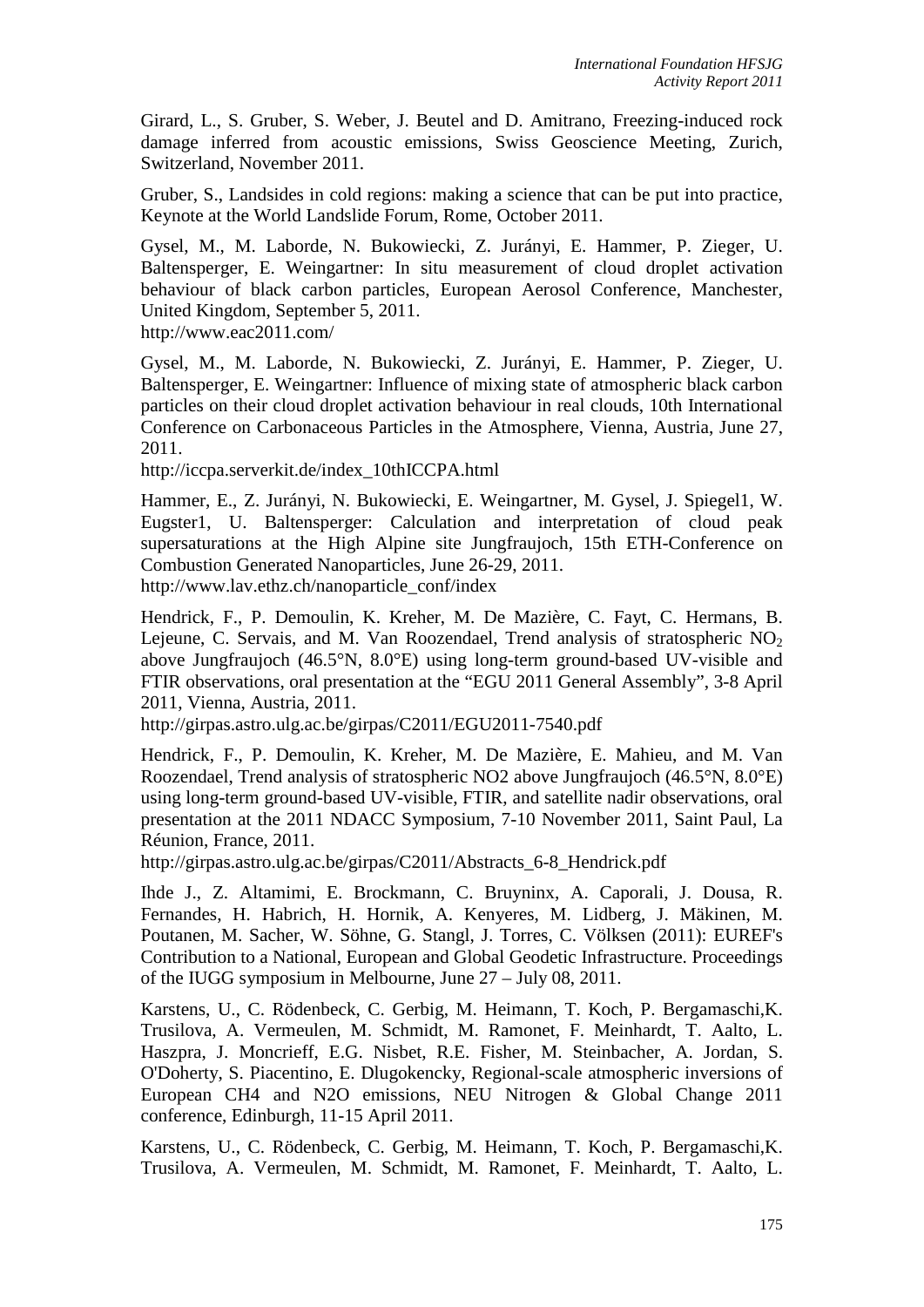Haszpra, J. Moncrieff, E.G. Nisbet, R.E. Fisher, M. Steinbacher, A. Jordan, S. O'Doherty, S. Piacentino, E. Dlugokencky, Regional-scale atmospheric inversions of European CH4 and N2O emissions, Non-CO2 greenhouse gases (NCGG-6), Amsterdam, 2-4 November 2011.

Keller, C.A. Unreported HFC-23 emissions from Italy. 43th Meeting of AGAGE scientists and Cooperating Networks, Bristol, 22-26 May 2011.

Keller, C.A., Hill, M., Ferenczi, Z., Haszpra, L., Conen, F., Brunner, D., Reimann, S. First measurements of a suite of halogenated greenhouse gases over Eastern Europe, European Geophysical Union, Vienna, 3 – 8 April 2011.

Keller, M., M. Woehrle, R. Lim, J. Beutel, L. Thiele, Comparative performance analysis of the PermaDozer protocol in diverse deployments, 6th IEEE International Workshop on Practical Issues in Building Sensor Network Applications, Bonn, Germany, 2011.

Lejeune, B., E. Mahieu, P. Suntharalingam, P. Duchatelet, C. Servais, and P. Demoulin, Trend evolution and seasonal variation of tropospheric and stratospheric carbonyl sulfide (OCS) above Jungfraujoch, poster presentation at the "EGU 2011 General Assembly", 3-8 April 2011, Vienna, Austria, 2011. http://girpas.astro.ulg.ac.be/girpas/C2011/EGU2011-3536.pdf

Mahieu, E., P. Duchatelet, R. Zander, P.F. Bernath, A. Brown, C.D. Boone, and K.A. Walker, Trend and lifetime of sulfur hexafluoride at mid-latitudes deduced from ACE-FTS occultation measurements, poster presentation at the "EGU 2011 General Assembly", 3-8 April 2011, Vienna, Austria, 2011.

http://girpas.astro.ulg.ac.be/girpas/C2011/EGU2011-3688.pdf

Mahieu, E., P. Duchatelet, R. Zander, B. Lejeune, W. Bader, P. Demoulin, G. Roland, C. Servais, C.P. Rinsland, M.J. Kurylo, and G.O. Braathen, Changes in atmospheric composition discerned from long-term NDACC measurements: trends in direct greenhouse gases derived from infrared solar absorption spectra recorded at the Jungfraujoch station, poster presentation at the World Climate Research Programme Open Science Conference, 24-28 October 2011, Denver, CO, USA, 2011. http://hdl.handle.net/2268/101219

Mahieu, E., P. Duchatelet, R. Zander, B. Lejeune, W. Bader, P. Demoulin, C. Servais, M. Schneider, S. Barthlott, and C.P. Rinsland, Long-term trends of a dozen direct greenhouse gases derived from infrared solar absorption spectra recorded at the Jungfraujoch station, poster presentation at the 2011 NDACC Symposium, 7-10 November 2011, Saint Paul, La Réunion, France, 2011 http://hdl.handle.net/2268/101588

Mahieu, E., J. Harrison, P.F. Bernath, G.C. Toon, C.P. Rinsland, P. Demoulin, P. Duchatelet, B. Lejeune, C. Servais, and M. De Mazière, First retrievals of methyl chloride from ground-based high-resolution FTIR solar observations, poster presentation at the "EGU 2011 General Assembly", 3-8 April 2011, Vienna, Austria, 2011.

<http://girpas.astro.ulg.ac.be/girpas/C2011/EGU2011-1297.pdf>

Nyeki, S., C. Halios, K. Eleftheriadis, C. Wehrli, and J. Gröbner, Aerosol Optical Depth Trends in Switzerland from 1995 - 2010, American Geophysical Union Conference, San Francisco, USA, 5-9 December 2011.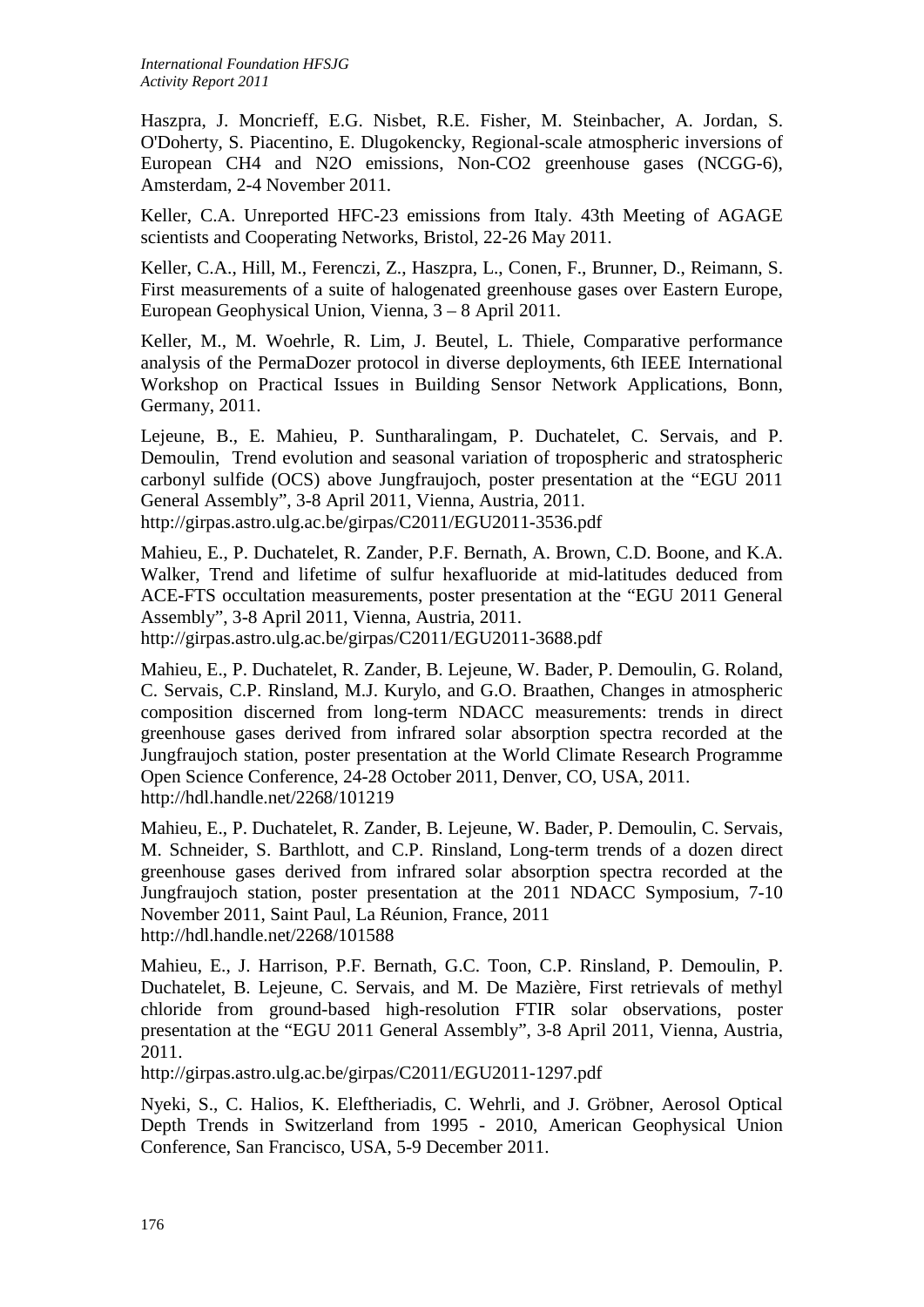Plass-Dülmer, C., S. Reimann, M. Wallasch, S. Solberg, D. Klemp, P. Coddeville, and E. Mahieu, NMHC Climatology from Central European Mountain Observatories, poster presentation at the "EGU 2011 General Assembly", 3-8 April 2011, Vienna, Austria, 2011.

http://girpas.astro.ulg.ac.be/girpas/C2011/EGU2011-11955.pdf

Reimann, S., Brunner, D., Keller, C.A., F-gas emissions through inverse modeling, GMES conference, Copenhagen, 13 October 2011.

Reimann, S., Brunner, D., Vollmer, M.K., Henne, S., Maione, M., Arduini, I., Miller, M., Phasing-out of methyl bromide (CH3Br) and usage of sulfuryl fluoride (SO2F2) for pest control in Europe, AGU, San Francisco, US, 05-09 December 2011.

Reimann, S., Vollmer, M. K. HFOs: The new kid in town – Measurements at the onset of the first industrial production. 43th Meeting of AGAGE scientists and Cooperating Networks, Bristol, 22-26 May 2011.

Reimann, S., Vollmer, M., Velders, G., Rigby, M., O'Doherty, S. Comparison of measurement-based global emission estimates of halocarbons with emission scenarios used in international assessments,  $Non-CO<sub>2</sub>$  greenhouse gases (NCGG-6), Amsterdam, 2-4 November 2011.

Reimann, S., Vollmer, M.K., Brunner, D., Henne, S. Replacement of ozone-depleting methyl bromide ( $CH_3Br$ ) with the radiatively active sulfuryl fluoride ( $SO_2F_2$ ) for pest control, Non-CO<sub>2</sub> greenhouse gases (NCGG-6), Amsterdam, 2-4 November 2011.

Reimann, S. Vollmer, M.K., Replacement compounds all over, talk at the 44th Meeting of AGAGE scientists and Cooperating Networks, La Jolla, California, US, 29 November-02 December 2011.

Schaer S., M. Meindl (2011): Consideration of Station-Specific Intersystem Translation Parameters at CODE. Subcommission for the European Reference Frame (EUREF), Chisinau, May 25-28, 2011.

Schibig, Michael, poster presentation (based on Uglietti, 2011) about the Jungfraujoch measurements of the Climate and Environmental Physics Division, University of Bern, 12th Swiss Global Change Day organised by ProClim, 19. April 2011, Bern.

Staehelin, J., I. Suter, M. Steinbacher, C. Hueglin, Surface ozone changes in Switzerland in relation to emission changes and climatic factors, WCRP OSC Climate Research in Service to Society, Denver, 24-28 October 2011.

Steinbacher, M., CO2 und weitere GHGs auf dem Jungfraujoch, GCOS Schweiz-Meeting, Zurich, 2 February 2011.

Steinbacher, M., Qualitätssicherung und Qualitätsverbesserung im Rahmen des GAW–Programms, 10 Jahre GAWTEC Festakt, Schneefernerhaus (Zugspitze), 18 October 2011.

Steinbacher, M., C. Zellweger, B. Buchmann, Long-term CH4 Observations at the GAW site Jungfraujoch with Gas Chromatography and Cavity Ringdown Spectroscopy, NOAA ESRL Global Monitoring Annual Conference, Boulder, 17-18 May 2011.

Steinbacher, M., C. Zellweger, B. Buchmann, Continuous in-situ CO2 and CH4 observations at Jungfraujoch with Cavity Ringdown Spectroscopy – long-term stability and sample drying issues, 16th WMO/IAEA Meeting on Carbon Dioxide,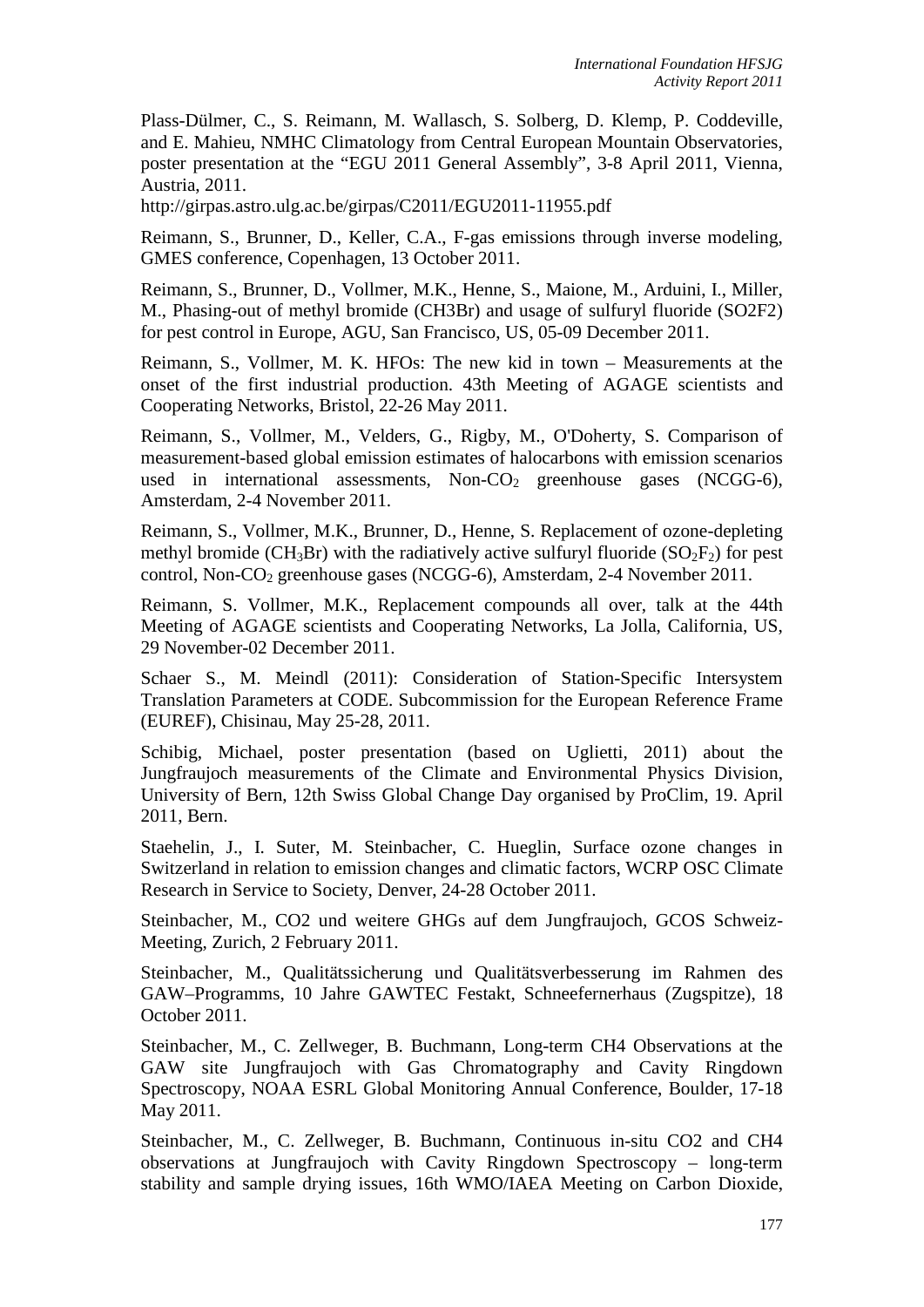Other Greenhouse Gases, and Related Measurement Techniques (GGMT-2011), Wellington, 25-28 October 2011.

Sturm, P., B. Tuzson, S. Henne, D. Brunner, J. Mohn, M. Steinbacher, B. Buchmann, L. Emmenegger, Continuous isotope ratio measurements of tropospheric CO2 at Jungfraujoch, Switzerland, GEO-Carbon Conference, Rome, 24-26 October 2011.

Thompson, R. L., S. Castaldi, R. Valentini, P. Bousquet, F. Chevallier, P. Ciais, M. Vigliotti, E. Dlugokencky, A.T. Vermeulen, T. Aalto, L. Haszpra, F. Meinhardt, S. O'Doherty, J. Moncrieff, E. Popa, M. Steinbacher, A. Jordan, T. Schuck, C.A.M. Brenninkmeijer, Global estimates of N2O emissions: a comparison of top-down and bottom-up approaches, EGU General Assembly, Vienna, 3-8 April 2011.

Thompson, R. L., P. Bousquet, F. Chevallier, E. Dlugokencky, A.T. Vermeulen, T. Aalto, L. Haszpra, F. Meinhardt, S. O'Doherty,J. Moncrieff, E. Popa, M. Steinbacher, A. Jordan, T. Schuck, C.A.M. Brenninkmeijer, Global and European scale N2O emissions estimated using a variational inversion approach, NEU Nitrogen & Global Change 2011 conference, Edinburgh, 11-15 April 2011.

Thompson, R. L., P. Patra, A.T. Vermeulen, U. Karstens, M. Corazza, P. Bergamaschi, K. Ishijima, E. Saikawa, P. Bousquet, F. Chevallier, E. Dlugokencky, C. Nevison, S. Zaehle, Y. Tohjima, E. Kort, T. Machida, C. Sweeny, T. Aalto, L. Haszpra, F. Meinhardt, S. O'Doherty, J. Moncrieff, E. Popa, M. Steinbacher, A. Jordan, T. Schuck, C.A.M. Brenninkmeijer, The TransCom-N2O Experiment: assessing the uncertainties in atmospheric inversions for nitrous oxide emissions, Non-CO2 greenhouse gases (NCGG-6), Amsterdam, 2-4 November 2011.

Tuzson, B., Mohn, J., Steinbacher, M., Henne, S., Brunner, D., Buchmann, B. and Emmenegger, L., Continuous and in situ isotopic composition measurements of tropospheric  $CO<sub>2</sub>$  at Jungfraujoch: real-time observation of regional pollution events. Isotopes 2011, Gréoux-les-Bains, France, 2011.

van der Laan-Luijkx, Ingrid, presentation about the Jungfraujoch measurements of the Climate and Environmental Physics Division, University Bern, GGMT meeting, 25.- 28. October 2011, New Zeeland.

van der Laan-Luijkx, I.T.. S. van der Laan, C. Uglietti, M.F. Schibig and M. Leuenberger, Overview of 10 years of  $CO<sub>2</sub>$  and  $O<sub>2</sub>$  observations at Jungfraujoch, Switzerland, The 16<sup>th</sup> WMO/IAEA Meeting on Carbon Dioxide, Other Greenhouse Gases, and Related Measurement Techniques (GGMT) 2011, 26 October 2011, Wellington, New Zealand, Abstract book.

Vollmer, M. K. and AGAGE team. Atmospheric Observations and emission patterns of the foam blowing compounds CFC-11, HCFC-141b, HFC-365mfc, and HFC-245fa, CAWCR 5th annual workshop, Atmospheric Composition Observation and Modelling and the Cape Grim Annual Science Meeting, Melbourne, 15-17 November 2011.

Vigouroux, C., P. Demoulin, F. Hase, M. Schneider, N. Jones, J. Angelbratt, and M. Palm, Ozone tropospheric and stratospheric trends (1995-2011) at six ground-based FTIR stations (34ºS to 79ºN), poster presentation at the 2011 NDACC Symposium, 7- 10 November 2011, Saint Paul, La Réunion, France, 2011.

http://girpas.astro.ulg.ac.be/girpas/C2011/Abstracts\_5p4\_Vigouroux.pdf

Weingartner, E., J. Cozic, B. Verheggen, S. Mertes, N. Bukowiecki, Z. Jurányi, M. Gysel, M. Laborde, E. Hammer, U. Baltensperger: Measurements of aerosol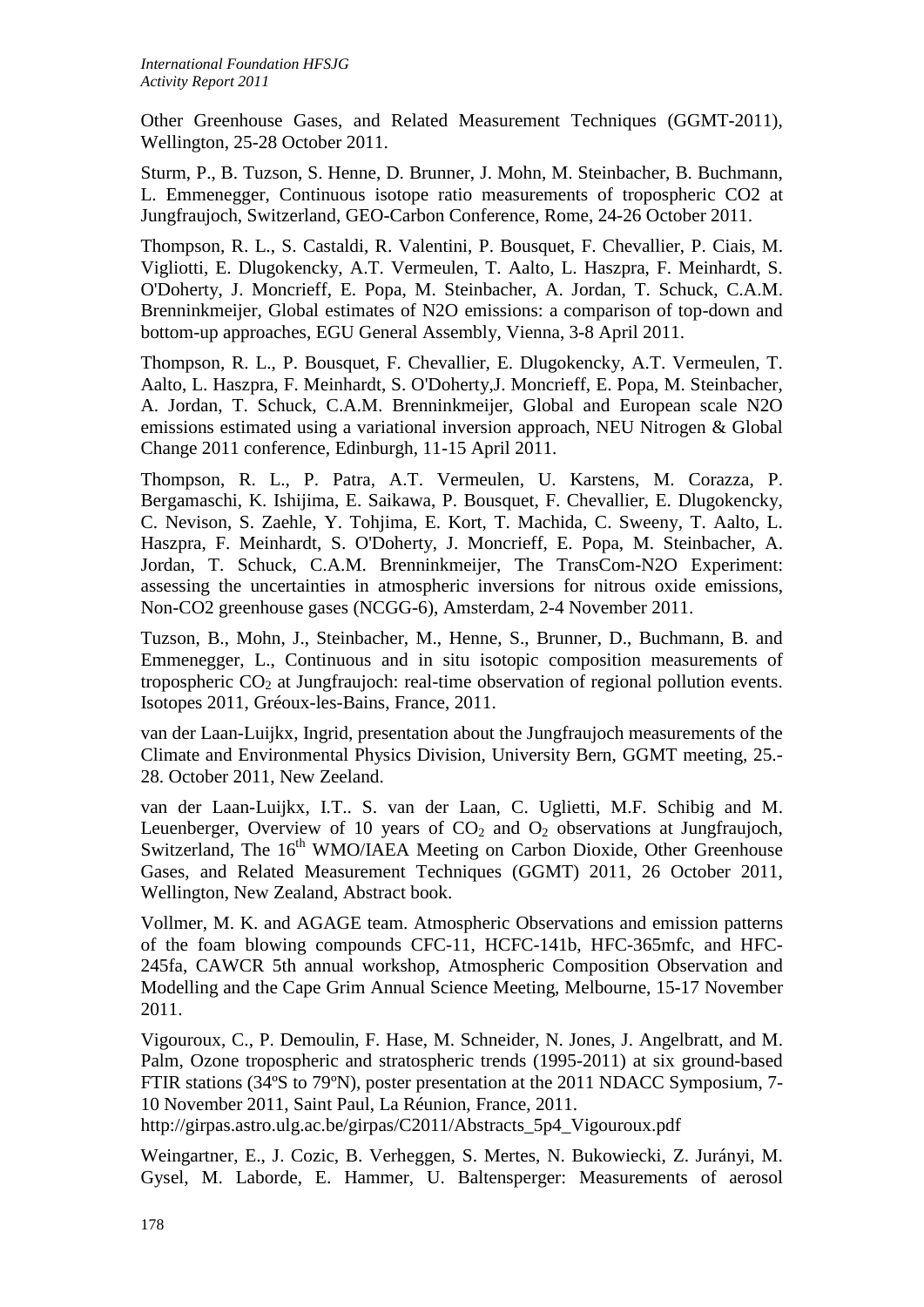activation behavior in mixed phase clouds at the high alpine site Jungfraujoch (3580 m asl, Switzerland), The XXV IUGG General Assembly, Melbourne, Australia June 28 – July 7, 2011.

http://www.iugg2011.com/

Weingartner, E., E. Hammer, M. Laborde, J. Cozic, N. Bukowiecki, M. Gysel, B. Verheggen, U. Baltensperger: Aerosol-cloud interactions, GAW-CH Conference ETH Zürich, 18.-19.1.2011, 2011.

ch/gaw\_ch\_conference.html

Weingartner, E., Z. Jurányi, M. Gysel, N. Bukowiecki, U. Baltensperger: Climatology of the CCN number concentration at the High Alpine site Jungfraujoch (3580 m asl, Switzerland), XXV IUGG General Assembly, Melbourne, Australia, 28 June - 7 July, 2011.

http://www.iugg2011.com/

Yilmaz A. et al, Turkish Physical Society 28th International Physics Congress September 6-9, 2011, Bodrum, Turkey.

Zellweger C., M. Steinbacher, B. Buchmann, Evaluation of new measurement techniques for carbon monoxide, 16th WMO/IAEA Meeting on Carbon Dioxide, Other Greenhouse Gases, and Related Measurement Techniques (GGMT-2011), Wellington, 25-28 October 2011.

Zellweger C., M. Steinbacher, B. Buchmann, Better GAW data quality with new analytical techniques, GAW-CH Conference, Zurich, 18-19 January 2011.

Zieger, P., N. Bukowiecki, U. Baltensperger, C. Ketterer, M. Collaud Coen, O. Maier, E. Kienast, F. Wienhold, T. Peter, J. Von Bismarck, M. Starace, T. Ruhtz, K. Clemer, M. Van Roozendael, S. Frey, H. Wille, E. Weingartner: Closure study of aerosol optical properties using in-situ and remote sensing techniques, EAC 2011, Manchester, U.K., 2011.

http://www.eac2011.com/

Zieger, P., R. Fierz-Schmidhauser, E. Weingartner, U. Baltensperger, Effects of relative humidity on aerosol light scattering: Results from different European sites, EAC 2011, Manchester, U.K., September 4-9, 2011. http://www.eac2011.com/

#### **Books / Edited Books**

Bond S.W., Alvarez, R., Reimann, S., Weilenmann, M., Buchmann, B., Co-Authors "Hydrogen emissions to the atmosphere from industry and transportation" (Teil 4, Seiten 96-127) aus Buch Transition to Hydrogen Pathways Towards Clean Transportation, Wokaun, A., Wilhelm, E. (Eds.), Verlag Cambridge University Press, Copyright 2011, ISBN 978-0-521-19288-0 (Print).

Farinotti, D., Bauder, A., Huss, M., Jouvet, G., Widmer, F. and Boes, R. Future glacier evolution and impact on the runoff regime in the catchments of Alpine reservoirs: the Aletsch area, Switzerland. In Dams in Switzerland - Source for Worldwide Swiss Dam Engineering, Swiss Committee on Dams, 283-289, 2011.

Montzka, S. A. and Reimann, S., Ozone depleting substances (ODSs) and related chemicals, Chapter 1, in: Scientific Assessment of ozone depletion, 2010, Global Ozone Research and Monitoring Project – Report No. 52, World Meteorological Organization, Geneva, 2011.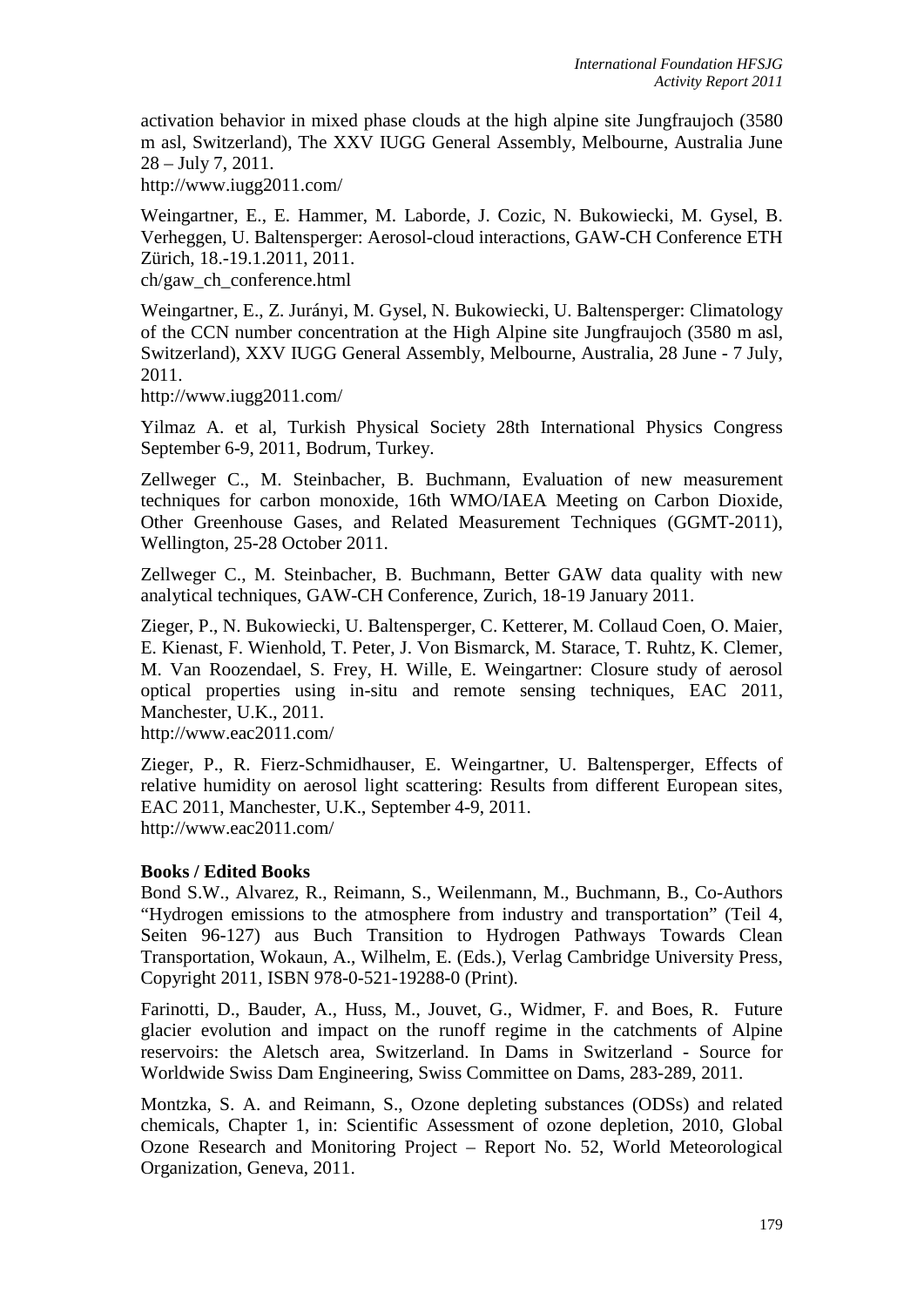Weingartner, E., H. Burtscher, C. Hüglin, K. Ehara, Semi-continuous mass measurement, in P.S. Kulkarni, P.A. Baron, K. Willeke (eds.), Aerosol Measurement: Principles, Techniques, and Applications, John Wiley & Sons, Inc., 255-268, 2011.

## **Popular publications and presentations**

Le Ciel SAL (Société Astronomique Liège), Benoît Lempereur, November 2011.

Schnee, Gletscher und Permafrost 2009/2010 (Snow, Glaciers and Permafrost 2009/2010), Die Alpen/Les Alpes, 7/2011.

### **Data books and reports**

BAFU, NABEL Luftbelastung 2010. Umwelt Zustand Nr. 1118, pp. 126. Bundesamt für Umwelt, Bern, 2011

http://www.bafu.admin.ch/publikationen/publikation/01620/index.html?lang=de

Bauder, A. and Ryser, C. eds. The Swiss Glaciers 2005/06 and 2006/07. Glaciological Report No. 127/128, Cryospheric Commission of the Swiss Academy of Sciences published by the Laboratory of Hydraulics, Hydrology and Glaciology (VAW), ETH Zürich, 99p, 2011.

Bieringer, J., C. Katzlberger, T. Steinkopff, P. Steinmann, H. Wershofen: Weiträumige Ausbreitung von Radioaktivität als Folge des Störfalls von Fukushima Daiichi, Strahlenschutz Praxis, Heft 3/2011, S. 34, G13638, ISSN 0947-434 X

De Mazière, M., H. De Backer, M. Carleer, E. Mahieu, K. Clémer, B. Dils, M. Kruglanski, F. Hendrick, C. Hermans, M. Van Roozendael, C. Vigouroux, A. Cheymol, De Bock, V., A. Mangold, R. Van Malderen, P.-F. Coheur, S. Fally, J. Vander Auwera, J.-L. Lacour, P. Duchatelet, and P. Demoulin, Advanced exploitation of Ground-based measurements for Atmospheric Chemistry and Climate applications "AGACC", Final report D/2011/1191/21. Brussels: Belgian Science Policy 2009 – 123p., (Research Programme Science for a Sustainable Development), 2011. http://hdl.handle.net/2268/9803

Empa and BAFU, Technischer Bericht 2011 zum Nationalen Beobachtungsnetz für Luftfremdstoffe (NABEL), pp. 209, Dübendorf, 2011 http://www.bafu.admin.ch/luft/00612/00625/index.html?lang=en

Häberlin, H., L. Borgna, D. Gfeller, D. Joss, M. Münger, W. Reichen, Ph. Schärf: "Photovoltaik-Systemtechnik (PVSYSTE2007-2010)". Schlussbericht BFE-Projekt SI/500077 / SI/500077-01, 2007 - 2010 / Februar 2011.

Available under www.pvtest.ch > Publications [150] (German version).

Leuenberger M., van der Laan S., van der Laan-Luijkx I.T., Buchmann B., Steinbacher M., Schibig M.F., (2011): Comparison of continuous in-situ  $CO<sub>2</sub>$ observations at Jungfraujoch using two different measurement techniques. Second GCOS interim report.

PERMOS 2010. Permafrost in Switzerland 2006/2007 and 2007/2008. Noetzli, J. and Vonder Muehll, D. (eds.), Glaciological Report (Permafrost) No. 8/9 of the Cryospheric Commission of the Swiss Academy of Sciences, 68 pp. (report appears every two years only).

Reimann, S., M. K. Vollmer, D. Brunner, M. Steinbacher, M. Hill, A. Wenger, C. Keller, and B. Buchmann, Kontinuierliche Messung von halogenierten